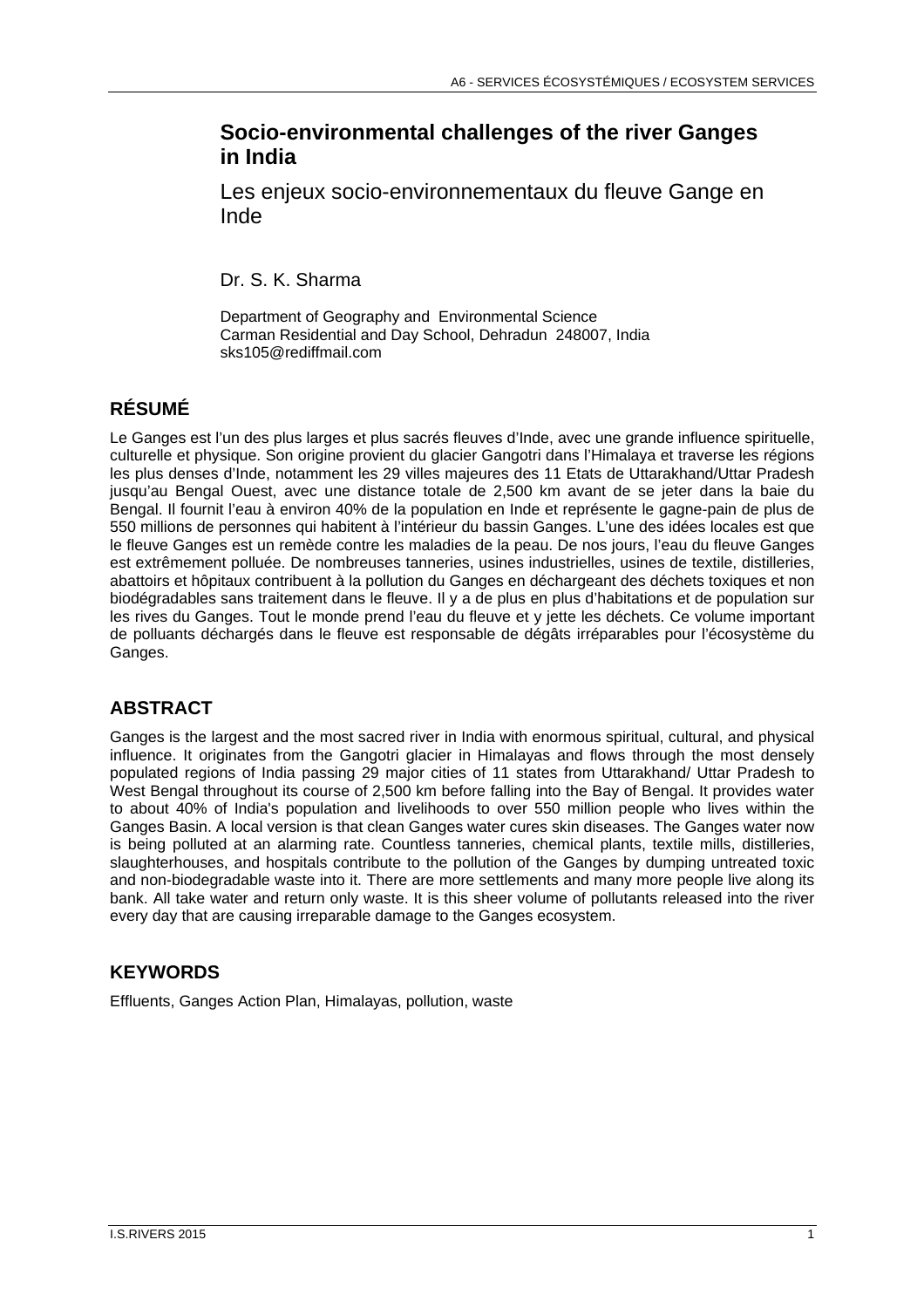## **RESTORE SANCTITY OF THE GANGES**

#### **1.1 Ganges Today**

Ganges is the largest and the most sacred river in India with enormous spiritual, cultural, and physical influence. It originates from the Gangotri glacier in Himalayas and flows through the most densely populated regions of India passing 29 major cities of 11 states from Uttarakhand/ Uttar Pradesh to west Bengal throughout its course of 2,500 km before falling into the Bay of Bengal. The following Fig.1 shows the course of river Ganges in Inda. Ganges is not an ordinary river. It is a life-line, a symbol of purity and virtue for countless people of India. Ganges is a representative of all other rivers in India. Millions of Ganges devotees and lovers still throng to the river just to have a holy dip, Aachman (Mouthful with holy water), and absolve themselves of sins. The Indians are raised to consider Ganges as a goddess, as sacred. It provides water to about 40% of India's population and livelihoods to over 550 million people who lives within the Ganges Basin. A local version is that clean Ganges water cures skin diseases. The Ganges water now is being polluted at an alarming rate. Ganges's journey through Uttar Pradesh (from Haridwar to Allahabad and Varanasi) and further down in other states is disastrous. A sizeable proportion of the effluents in Ganges are caused by the population of these cities through domestic usage like bathing, laundry and public defecation. Countless tanneries, chemical plants, textile mills, distilleries, slaughterhouses, and hospitals contribute to the pollution of the Ganges by dumping untreated toxic and non-biodegradable waste into it. The following Fig 2 shows the dumping of untreated affluent into the river Ganges. The river does not get the chance to assimilate the waste poured into it from cities and industries. Moreover, according to Hindu rituals, several thousand dead bodies are cremated on the river bank specially in Varanasi, which is one of the oldest living cities in the world where Hindus have been performing religious and cultural activities since centuries. This results in generating several hundred tons of ash which is immersed into the river. The following Fig.3 shows a person performing the rituals in the river Ganges. In addition, half-burnt human bodies are also thrown into the river which further aggravates the pollution. It is only the half way at Allahabad that some cleaner water through another large river Yamuna joins the Ganges, which helps it to recover somewhat. In the upper reaches of the Ganges in the Himalayas, the river's oxygenating ability is the highest but in these parts, water withdrawal for the existing and proposed 300 hydropower plants on the Ganges and its tributaries in the near future has put the river's health in danger. As the Ganges flows down the plains, water is taken away for irrigation and drinking. Due to global warming the Gangotri glacier is receding very fast since 1971. The UN 2007 Climate Change Report has suggested that the glacial flow may completely stop by 2030, at which point the Ganges would be reduced to a seasonal river during the monsoon season leading to droughts at some places. Therefore, the green panel report submitted to the government has recommended scrapping 34 of the dams citing environmental concerns.

In 1986, the government had launched the first phase of Ganges Action Plan (GAP) to protect the country's largest river basin. It selected stretches of the river along 25 cities in Uttar Pradesh, Bihar and West Bengal and proposed to built the electric crematorium, sewage treatment plants to treat the affluent before discharging it into the river and provide sanitation facilities all along the course of Ganges river. But the GAP didn't meet with the success as the control of non-point pollution from agricultural run off, human defecation, cattle wallowing and throwing of un-burnt and half burnt bodies into the river could not be effectively controlled. Rivers have the ability to clean themselves—to assimilate and treat biological waste using sunlight and oxygen. But the Ganges gets no time to breathe and revive. There are more settlements and many more people live along its bank. All take water and return only waste. It is this sheer volume of pollutants released into the river every day that are causing irreparable damage to the ecosystem. Needless to say, that we need to stop human interferences with Ganges water, increase the capacity for treating the sewage, conserve the biotic diversity and rehabilitate the soft-shelled turtles to control pollution.

The Ganga today is more polluted than when the Ganga Action Plan was first initiated in 1986. The fast shrinking glaciers, dams, barrages, canals and alarmingly high volume of pollution pose an ever increasing threat to the health and life of the river. The state of Uttar Pradesh alone is responsible for over 50% of the pollutants entering the river along its entire journey to the sea. The defilement of the river Ganga begins at Rishikesh when the river enters the plains. The Ganga river water is brown or black in colour from Narora to Varanasi during the lean months. At Kanpur the water stinks even during the monsoon when the river is flooded. Since the launching of GAP, things have gone downhill in a big way in Kanpur. The amount of filth along and in the river still continues unabated. Polybags are tossed in publicly and casually; piles of refuse tumble down slopes to the river edge. The river is